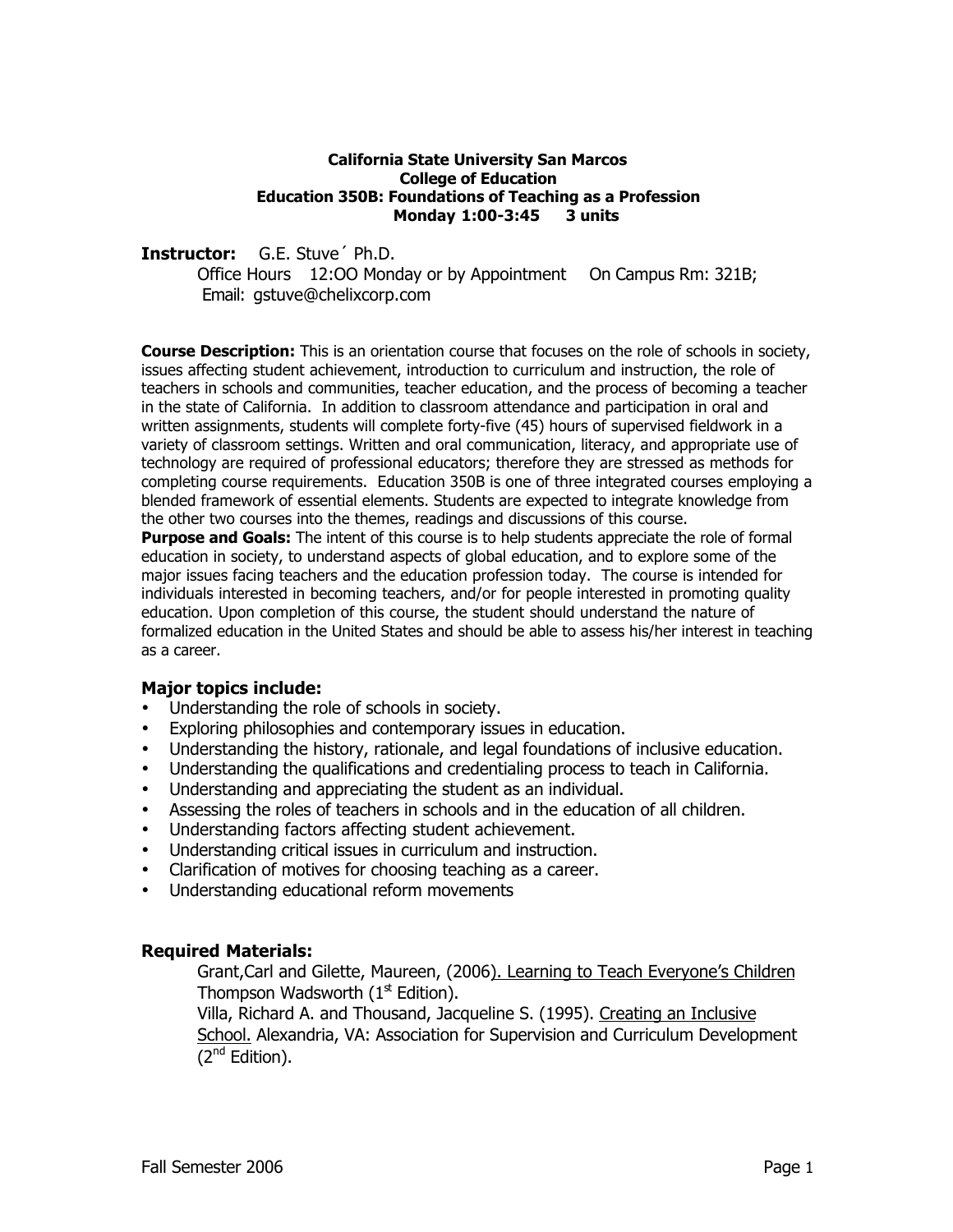## **Suggested Texts/readings**

Kidder, Tracy (1989). Among Schoolchildren. Boston: Houghton-Mifflin.

Meier, Daniel R. (1997). Learning in Small Moments: Life in an Urban Classroom. New York: Teachers College Press.

Kozol, J. (1991). Savage Inequalities: Children in America's Schools. New York: Harper.

Wong, Harry The First Days of School, (2<sup>nd</sup> edition) NACS.

Selected essays distributed by the instructor including: ""Gold Star Junkies" by David Ruenzel "How Culture Shapes Math Instruction in Japan, Germany and the U.S. by CSU Institute for Educational Reform

## **Course Requirements**

**Mission of the College of Education at Cal State San Marcos:** The mission of the College of Education Community is to collaboratively transform public education by preparing thoughtful educators and advancing professional practices. We are committed to diversity, educational equity, and social justice, exemplified through reflective teaching, life-long learning, innovative research, and on-going service. Our practices demonstrate a commitment to student-centered education, diversity, collaboration, professionalism and shared governance.

**Authorization to Teach English Learners:** This credential program has been specifically designed to prepare teachers for the diversity of languages often encountered in California public school classrooms. The authorization to teach English learners is met through the infusion of content and experiences within the credential program, as well as additional coursework. Students successfully completing this program receive a credential with authorization to teach English learners.

**Special Education Inclusion:** Consistent with the intent to offer a seamless teaching credential in the College of Education, this course will introduce the collaborative infusion of special education competencies that reflect inclusive educational practices. Students will demonstrate knowledge of laws and dispositions that relate to special education through a variety of activities such as the viewing and analysis of the video F.A.T. City, reading and analysis of "School Law & Diversity," and Creating an Inclusive School.

**Students with Disabilities Requiring Reasonable Accommodations:** Students must be approved for services by providing appropriate and recent documentation to the Disabled Student Services Office (DSS). This office is located in Craven Hall 5205, and can be contacted by phone at (760) 750-4905, or TTY (760) 750-4909. Students authorized by DSS to receive reasonable accommodations should meet with their instructor during office hours or, in order to ensure confidentiality, in a more private setting.

**College of Education Attendance Policy:** Due to the dynamic and interactive nature<br>of courses in the College of Education, all students are expected to attend all classes and participate actively. **Absences and late arrivals/early departures will affect the final grade**. A minimum grade of C+ is required in EDUC 350 to qualify as a prerequisite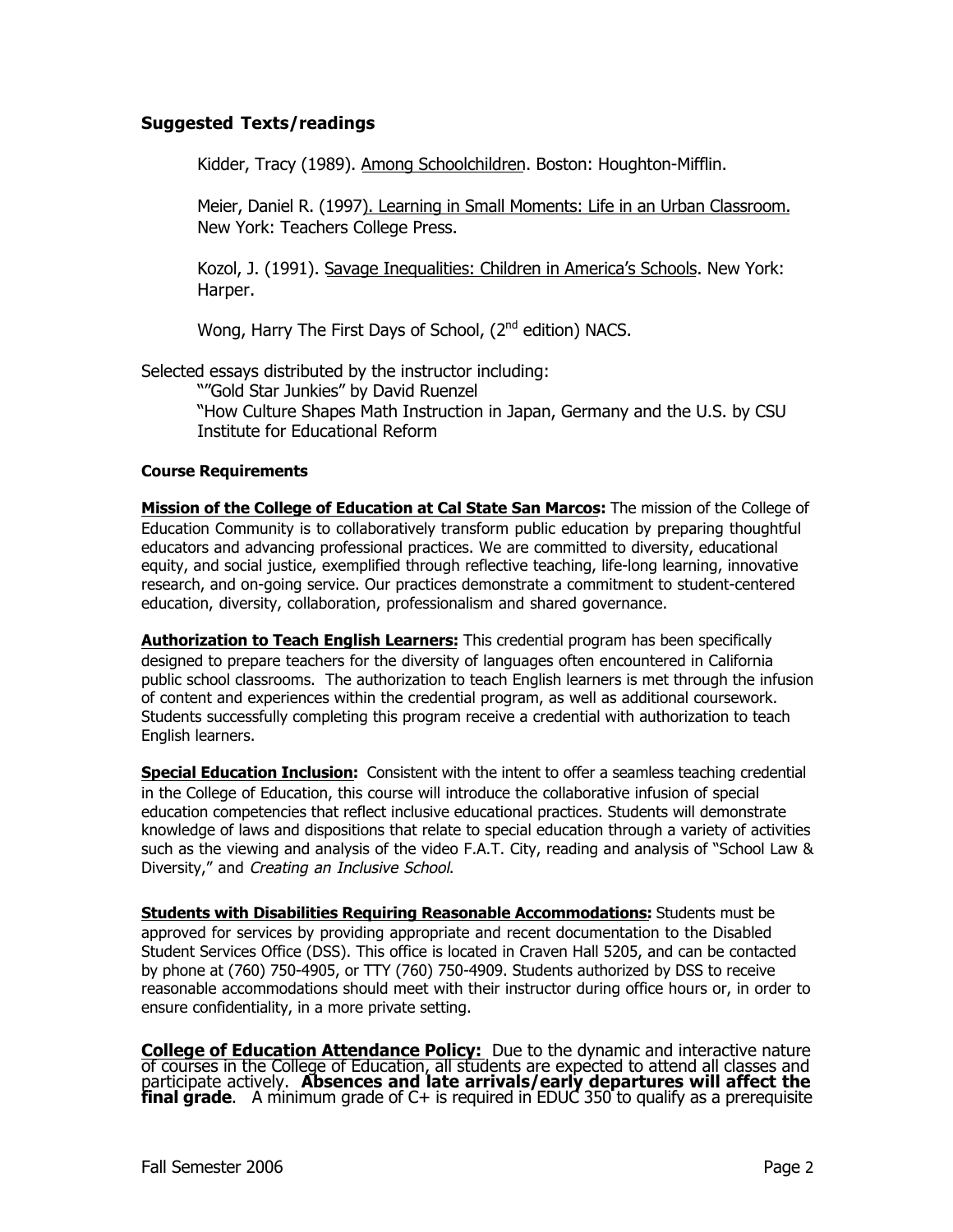fo admission to the Cal State San Marcos teacher credential program. COE attendance policy states, "At a minimum, students must attend 80% of class time, or s/he may not receive a passing grade for the course at the discretion of the instructor. Individual instructors may adopt more stringent attendance requirements." Should students have extenuating circumstances, please contact the instructor as soon as possible

Credential Program Recommendations: As one of several evaluation methods, EDUC 350 course instructors are asked for feedback concerning credential candidates who are applying for programs at Cal State San Marcos. Keep in mind that your professionalism and hard work in this class not only affect your course grade, but also indicate your readiness for a credential program.

General Expectations: This course is designed for dynamic learning where students take an active part in the learning process. It is therefore essential that students come to class prepared to discuss required readings, submit required assignments, conduct research, lead discussions, and participate in group activities.

**Fieldwork:** In addition to in-class work, assigned readings, and projects, students will be expected to observe a minimum of 45 hours in public schools. Each student will maintain a journal, documenting interesting observations, analysis and questions generated from observations of classrooms in various educational settings (see guidelines for field experience.) Written reports of these visits and the observation forms **will be submitted on three dates listed on the tentative class schedule**. These reports will be included in determining the final grade. These "field experiences **may be** included in the requirements for admission to the CSUSM Teacher Credential program.

**Reading Logs:** Students are expected to read and keep a log summarizing at least **5** articles selected from magazines, and/or professional journals. The articles chosen should relate to education in general and to the topics mentioned in the text. The instructor will furnish several of the articles. **Readings logs will be due on a specific date and may be accepted late with a reduction in grade.** You may be asked to share these articles with other students

Entries for the log should provide the following: title, source, and date of the article, and Log  $#$ -i.e., "Log  $#$  3 a brief summary of the main points personal reflections

**Teacher Interview:** Students will interview a teacher and **write a 3 to 4 page summary** of the information learned. **Specific details are included in this syllabus and will be discussed in the first class.**

**Technology Assignments:** Students are expected to demonstrate competency in the use of various forms of technology (i.e., word processing, electronic mail, use of the Internet and/or multimedia presentations). Some assignments will require use of the Internet.

**Philosophy Statement** Students will develop a philosophy statementspecific details are included in the syllabus and will be discussed in class.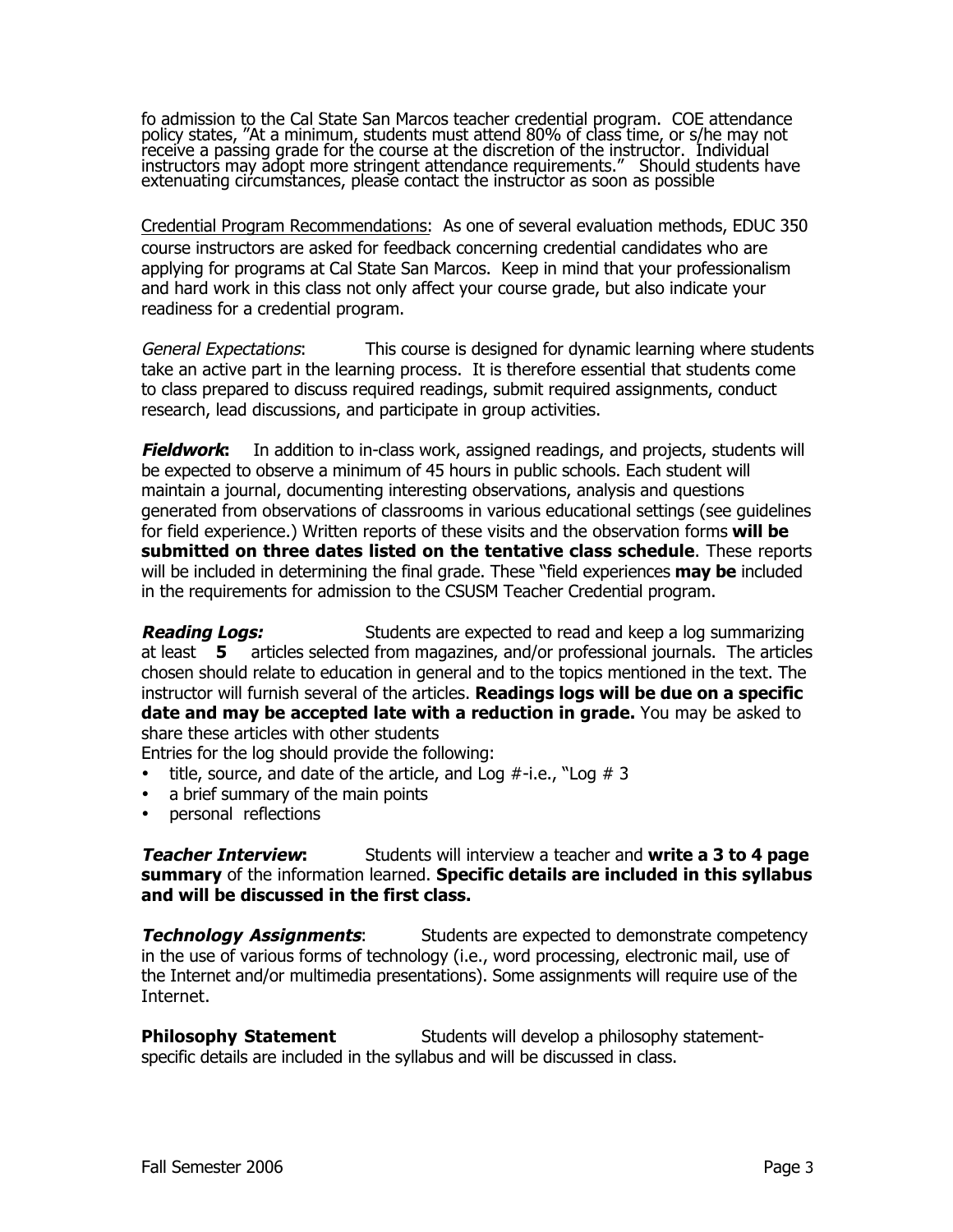## **Standards of Quality and Effectiveness for Professional Teacher Preparation Programs**

Under new provisions of state law, institutions of higher education are to spell out specific behaviors students will be able to perform after successfully completing a course of study. The behaviors listed below have been adopted for this class.

## Students successfully completing Education 350:

are aware of their own personal values and biases and recognize ways in which these values and biases affect the teaching and learning of students.

resist racism and acts of intolerance.

appropriately manage their professional time spent in teaching responsibilities to ensure that academic goals are met.

understand and honor legal and professional obligations to protect the privacy, health, and safety of students, families, and other school professionals

are aware of and act in accordance with ethical considerations

they model ethical behaviors for students.

understand and honor all laws relating to professional misconduct and moral fitness.

know and use principles of universal design to differentiate instruction and develop accommodations and modifications in curriculum, assessment, and instruction in order to ensure that special populations including students with identified disabilities, students with behavior intervention plans, and students considered gifted and talented have access to and actively participate in the general education core curriculum.

can articulate the rationale for inclusive educational opportunities for all students.

are familiar with major disability characteristics and strategies for accommodating those differences in the classroom. They know the eligibility criteria for special services (e.g., special education, gifted and talented services

are familiar with their legal and ethical responsibilities to participate in the Individual Education Program (IEP) process and implement students' IEPs with integrity.

use pre-referral processes such as the Student Study Team and consultation with general and special education colleagues rather than automatic referral of students to special education or other exceptional services

collaborate with special educators and other specialized support personnel to plan for, teach, and assess the students with special characteristics for whom they are responsible

use natural peer supports (e.g., partner learning, peer tutoring, classroom meetings), collaborative teaching and learning methods, and other appropriate materials and technologies (including assistive technologies) to a) create a caring classroom community in which students value one another's differences, b)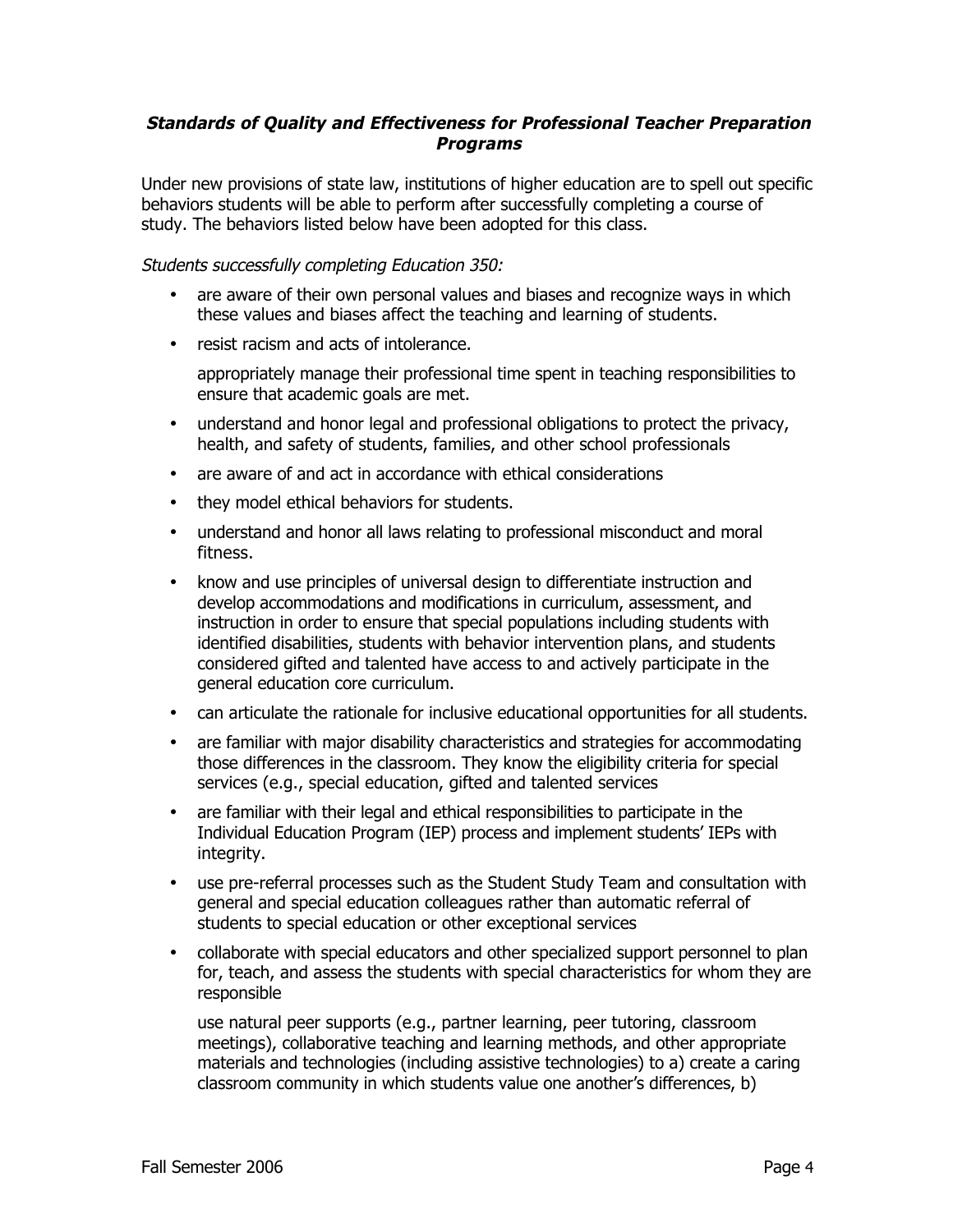develop the social competence of and relationships among class members, and c) meet the educational and social/emotional needs of individual students

**Class Assessments/ Grading:** From time to time the instructor may administer short assessments to determine student comprehension of the concepts being presented in class discussions and lectures.

The following point system will be used in determining the final grade:

Attendance and Class Participation (10 points), Teacher Interview (10 points), Reading Logs (20 points), Group Oral Presentation (10 points), Field Experiences/observations (20 points), Philosophy Statement (5 points) Technology Assignments (5 points) Final Exam (20 points).

| The total number of points earned out of 100 will determine your final grade. |                                           |              |          |       |                            |         |              |
|-------------------------------------------------------------------------------|-------------------------------------------|--------------|----------|-------|----------------------------|---------|--------------|
| A                                                                             | 100-95                                    | A-94-90      | B+89-86  |       | B 85-81                    | B-80-78 |              |
| $C+$                                                                          | 77-73                                     | C 72-69      | C- 68-65 |       | $D$ 64-60                  | F 59-   |              |
|                                                                               | <b>Class Observations</b><br>Reading Logs |              |          |       |                            |         |              |
| Total                                                                         |                                           | <b>Bonus</b> |          |       |                            |         | <b>Bonus</b> |
| 14/15                                                                         |                                           | 5 points     |          |       | 15 plus covering all areas |         | 5 points     |
| 12/13                                                                         |                                           | 4            |          | 13/14 |                            |         | 4            |
| 10/11                                                                         |                                           | 3            |          | 11/12 |                            |         | 3            |
| 8/9                                                                           |                                           | 2            |          | 9/10  |                            |         |              |
| $\overline{7}$                                                                |                                           |              |          | 8     |                            |         |              |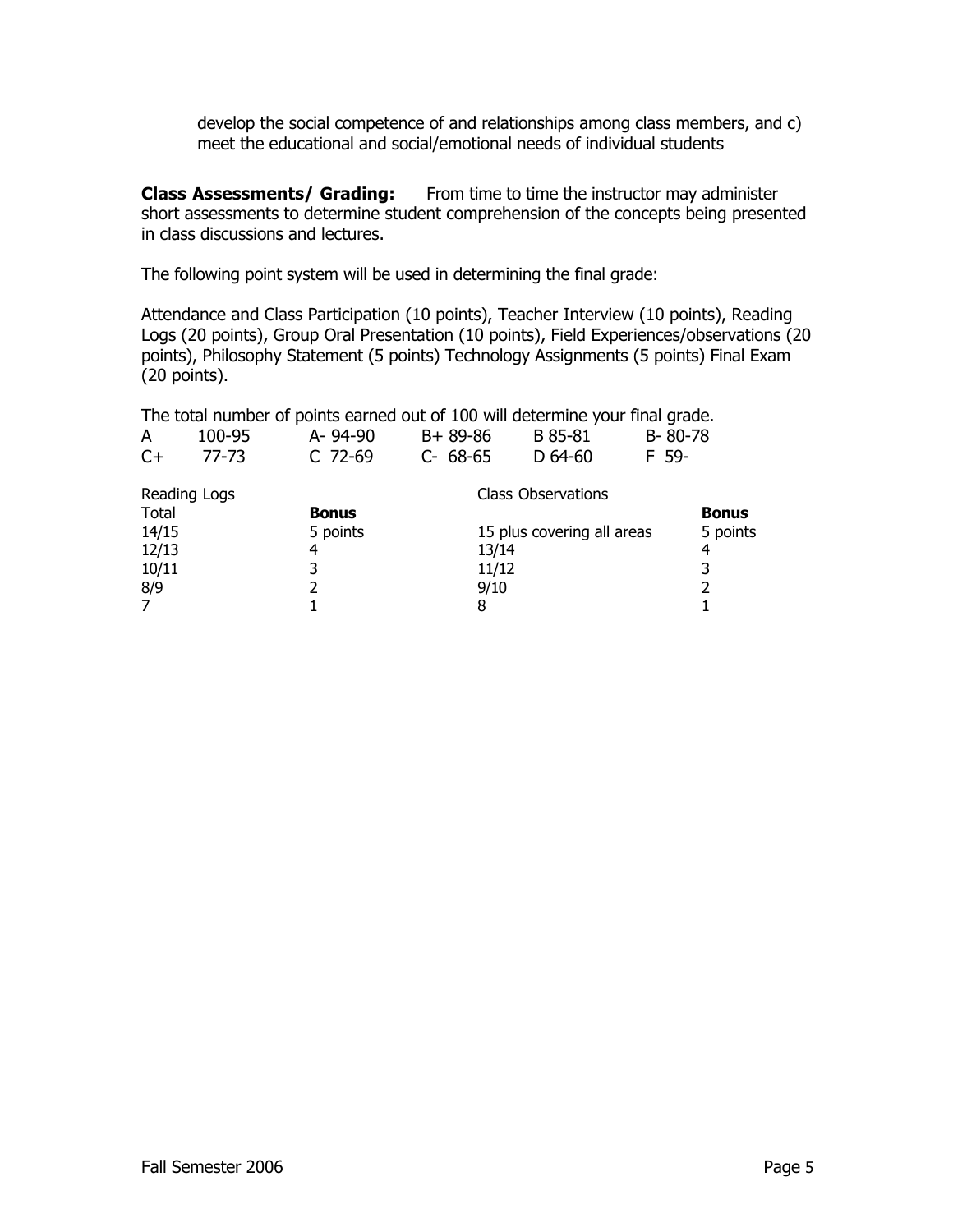## Tentative CLASS SCHEDULE (as of 8/9)

| <b>Date</b> | <b>Planned Activity</b>                                                                                                                                                                                                 | To prepare for<br><b>Next Class</b>                    |
|-------------|-------------------------------------------------------------------------------------------------------------------------------------------------------------------------------------------------------------------------|--------------------------------------------------------|
| 8/28        | Discuss syllabus, field experience guidelines, teacher Interview<br>and other course requirements -"Why do you want to become<br>a teacher"Distribute first journal "Myths." - Overview of<br>the credentialing process | Read G&G text<br>Chap. $1, 2$ to<br>page 71.           |
| 9/3         | Holiday- no class                                                                                                                                                                                                       |                                                        |
| 9/11        | Discuss journal article "Myths", Text chapters 1 & 2.                                                                                                                                                                   | Text Chap. 2                                           |
| 9/18        | Discuss Teacher interviews and the historical roots of<br>American Education. Distribute "gold star junkies"                                                                                                            | Hand in "focus 1<br><b>Observations</b><br>Text Chap 3 |
| 9/25        | Discuss Classroom Management, School discipline,<br>suspension/expulsion. Review Technology assignment<br><b>Fieldwork Discussion Focus#1</b>                                                                           | Read Text Chap.<br>7                                   |
| 10/2        | Discuss exceptional Learners and their needs: school<br>reactions--categorical programs: GATE, LEP/NEP (ELL).<br>Title I, c                                                                                             | Villa/1000 text<br>Chap $1 & 2$                        |
| 10/9        | Special Education, view "F.A.T. City"                                                                                                                                                                                   | Text Chap. 9                                           |
| 10/16       | School Governance, role of the state, county and local<br>school districts. Superintendent, Board power and<br>responsibilities, Teacher Unions-                                                                        | Read Chap.8<br><b>Technology</b><br>assignment<br>due  |
| 10/23       | <b>Educational Philosophies</b><br>Distribute TIMSS paper<br><b>Field Experience Discussion Focus #2.</b>                                                                                                               |                                                        |
| 10/30       | Discuss school practices in other countries -video<br><b>Turn in Phiolosophy paper</b>                                                                                                                                  | Text Chap. 3 &<br>10"                                  |
| 11/6        | Educational reforms, Standards, assessments including;<br>STAR, PSAA, API, HSEE and SAT 9.                                                                                                                              | Text Chap. 11                                          |
| 11/13       | School Finance, developing a budget, income sources,<br>expenditures, block grants etc., "1 <sup>st</sup> to Worse"                                                                                                     | Observations III<br>Test Chap.2                        |
| 11/20       | <b>Field Experience Discussion Focus #3 -</b><br>Getting a Job/ The First Year of Teaching                                                                                                                              |                                                        |
| 11/27       | Listen to group oral reports                                                                                                                                                                                            | Obtain take-<br>home final exam                        |
| 12/4        | Distribute final exam for take home<br>Oral Reports                                                                                                                                                                     | Turn in Final                                          |
| 12/11       | collect Final Wrap Up Activities                                                                                                                                                                                        |                                                        |

Tentative CLASS SCHEDULE (as of 8/14/06)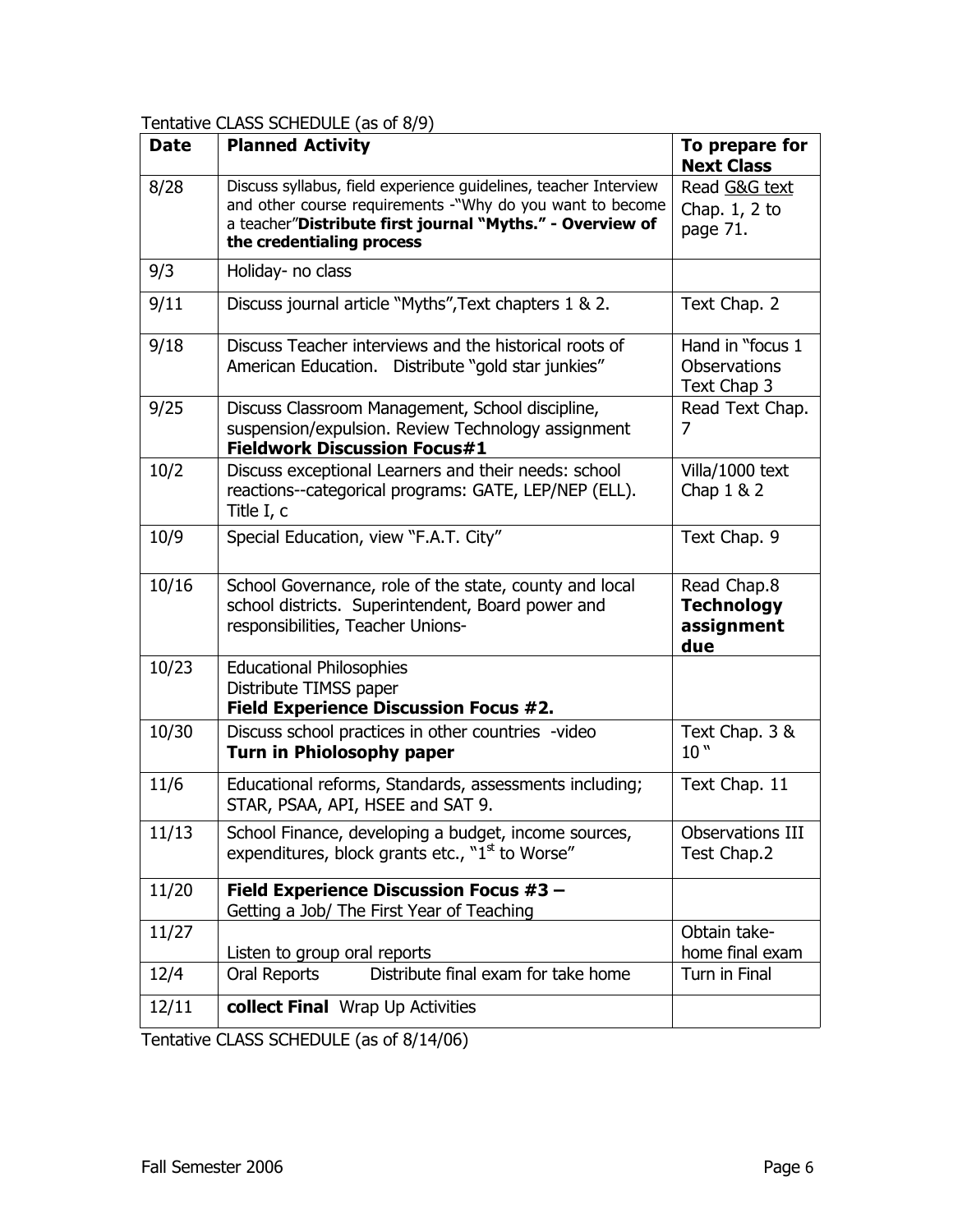Using Technology: Selecting a Community for a Teaching Position

**Each student is to select two communities to research via the Internet. Look for information about a possible teaching position. Choose one community close enough to actually visit and a second one for a community you have not visited.**

**Step 1. Assuming you were to actually be interested in a teaching position in this district, develop a list of questions regarding the type of information you feel would be important to have in order to make an initial judgment about what it might be like to work in this community and school district.**

**Step 2. Seek out websites from the communities, school districts, and local schools you have chosen to research. Look for answers to the questions you posed.**

**Step 3 Print out the website information you found most helpful. (Be selective –don't print everything you find and then attach to #4).**

**Step 4. Write a summary (one-page minimum) of your hypothesis of what the schools would be like and the general characteristics of its students-based on the information you glean form the various websites you consult.**

Technology Assignment Assessment Rubric: **Criteria Below Meets Exceeds Expectations Standard Standard Questions generated to produce information on schools/community Quality of the hypothesis of the school(s) demographic characteristics. Inclusion of website materials Summary hypothesis of questions**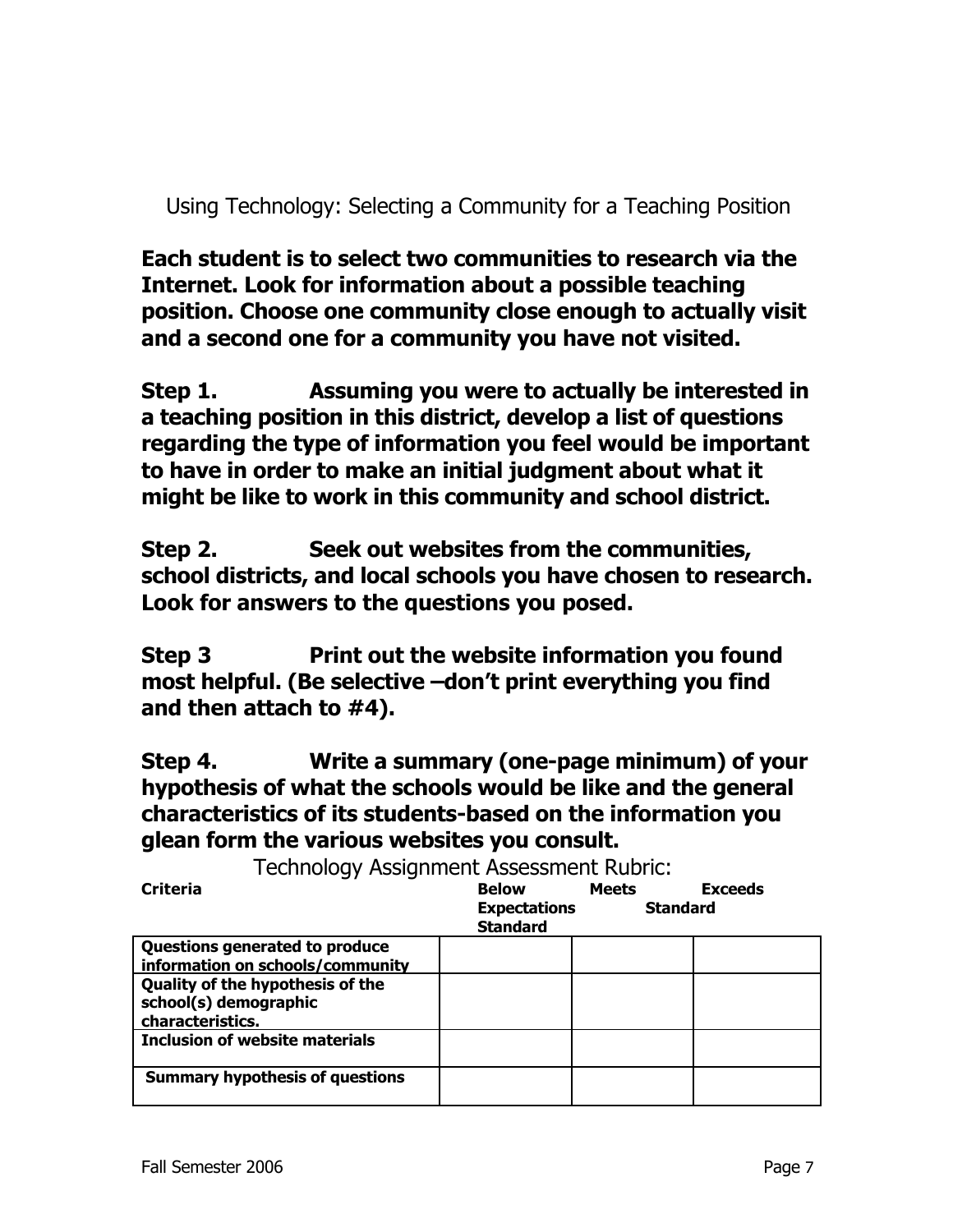## **Guidelines for Classroom Observations: Education 350**

Choose the location for your field experience observations early and carefully. Make copies of the introduction letter as you may need one when you meet with the school principal or secretary. I suggest you call ahead and ask for an appointment to observe and explain the purpose of your visit. Plan ahead as it may take a week or more for the school to arrange an observation visit. Depending on the time you have available, you may wish to explain that you would like to observe in several different grades or classroom settings.

You **must** visit the following grade levels/school settings to include in your 45 hours of observation.

Primary classrooms (grades K-3) Upper grades (4-6) Middle school grades (6-8) High school grades (9-12) Special Education (RSP or SDC) \*Bilingual (if available)

Complete **one observation form for each classroom** you visit. Each observation should last at least 30 minutes. Your observations will be collected in three times (dates listed in the classroom schedule). Each group of observations will have a specific focus and you will need to include a general overview highlighting the focus of all the classrooms visited during each observation period.

**Type** your observations on the form provided or create your own using a similar format. All observation entries should include the following information:

- $\mathbf{\hat{v}}$  Your name
- v School Name
- \* Type of classroom (grade or subject)
- v Date and number of minutes you observed
- $\div$  Number of students in the room
- Analysis of the observation-try to compare what you saw with class discussions or readings and your reaction/opinion to what you observed
- $\cdot \cdot$  Include any questions you might like to ask the teacher. You don't have to ask them- I just want to know what you are thinking.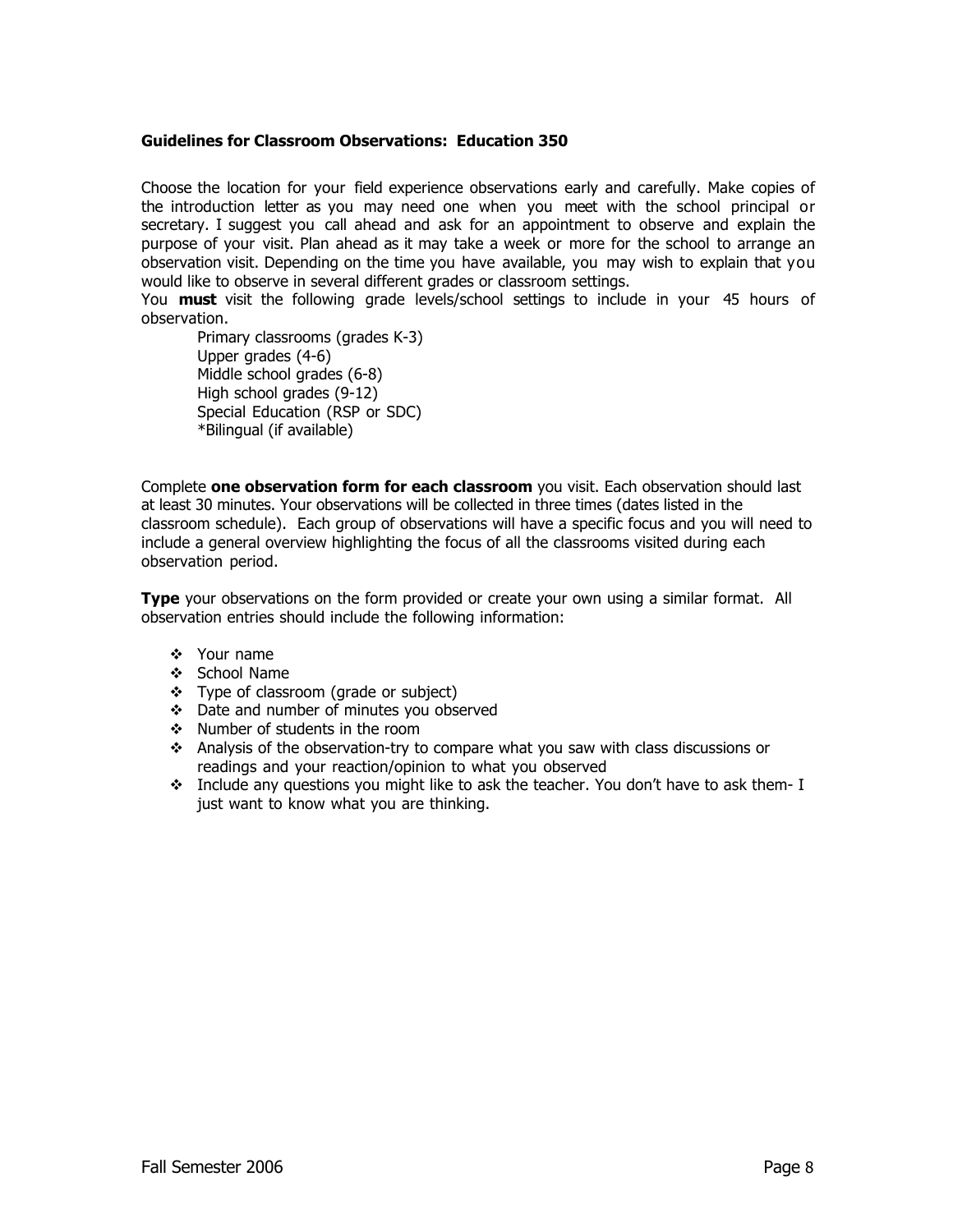## **EDUCATION 350**

## **Observation Worksheet**

| <b>DESCRIPTION OF OBSERVATION:</b> |  |  |
|------------------------------------|--|--|
|                                    |  |  |
|                                    |  |  |
|                                    |  |  |
|                                    |  |  |
|                                    |  |  |
|                                    |  |  |
|                                    |  |  |

### **ANALYSIS OF OBSERVATION:**

## **QUESTIONS:**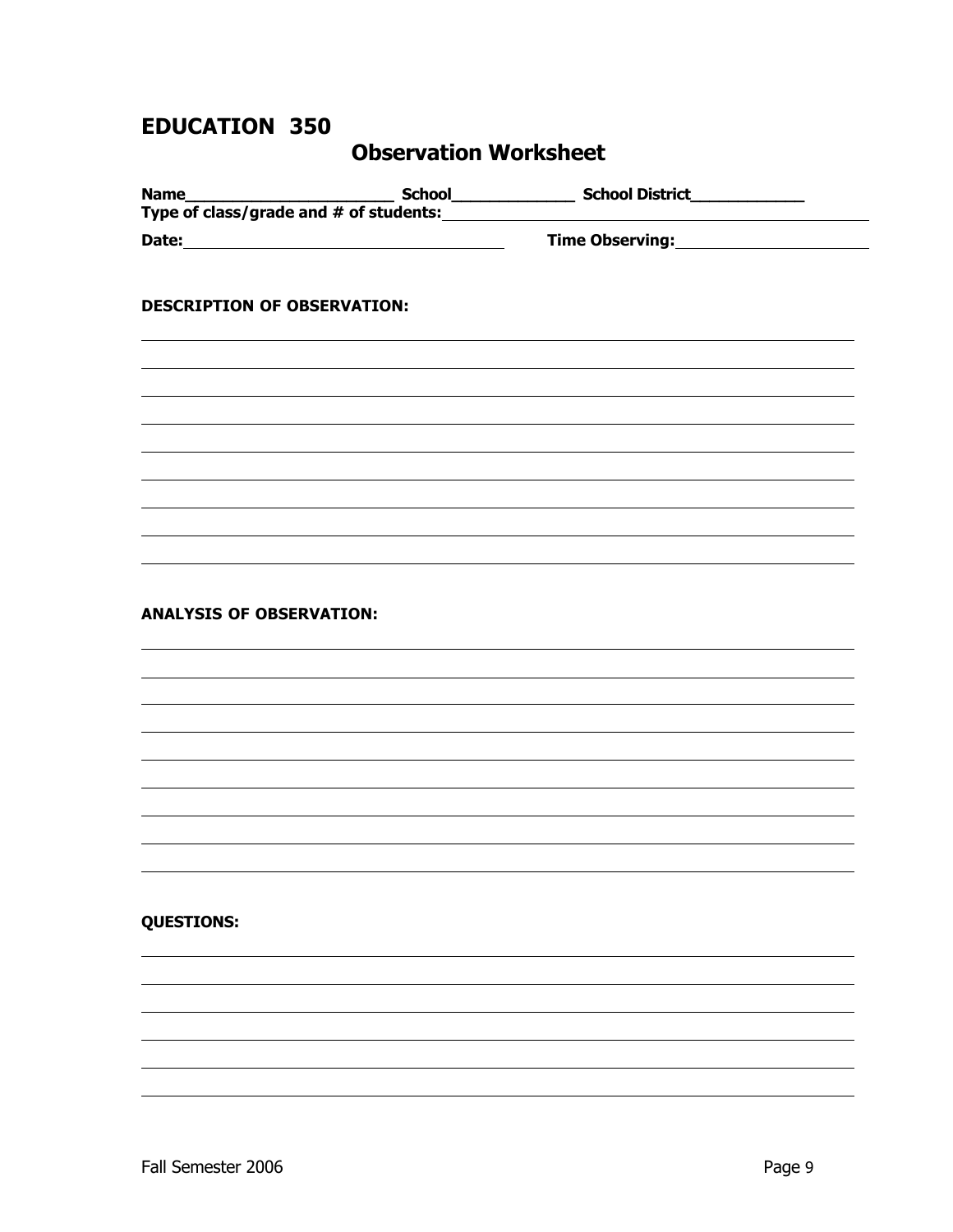## **Fieldwork Log**

| <b>Date</b> | <b>Total Time</b> | <b>Activities Observed</b> |
|-------------|-------------------|----------------------------|
|             |                   |                            |
|             |                   |                            |
|             |                   |                            |
|             |                   |                            |
|             |                   |                            |
|             |                   |                            |
|             |                   |                            |
|             |                   |                            |
|             |                   |                            |
|             |                   |                            |
|             |                   |                            |
|             |                   |                            |
|             |                   |                            |
|             |                   |                            |
|             |                   |                            |
|             |                   |                            |
|             |                   |                            |
|             |                   |                            |
|             |                   |                            |
|             |                   |                            |
|             |                   |                            |
|             |                   |                            |
|             |                   |                            |
|             |                   |                            |
|             |                   |                            |
|             |                   |                            |
|             |                   |                            |
|             |                   |                            |

Total Hours: Signature: Signature: Signature: Signature: Signature: Signature: Signature: Signature: Signature: Signature: Signature: Signature: Signature: Signature: Signature: Signature: Signature: Signature: Signature: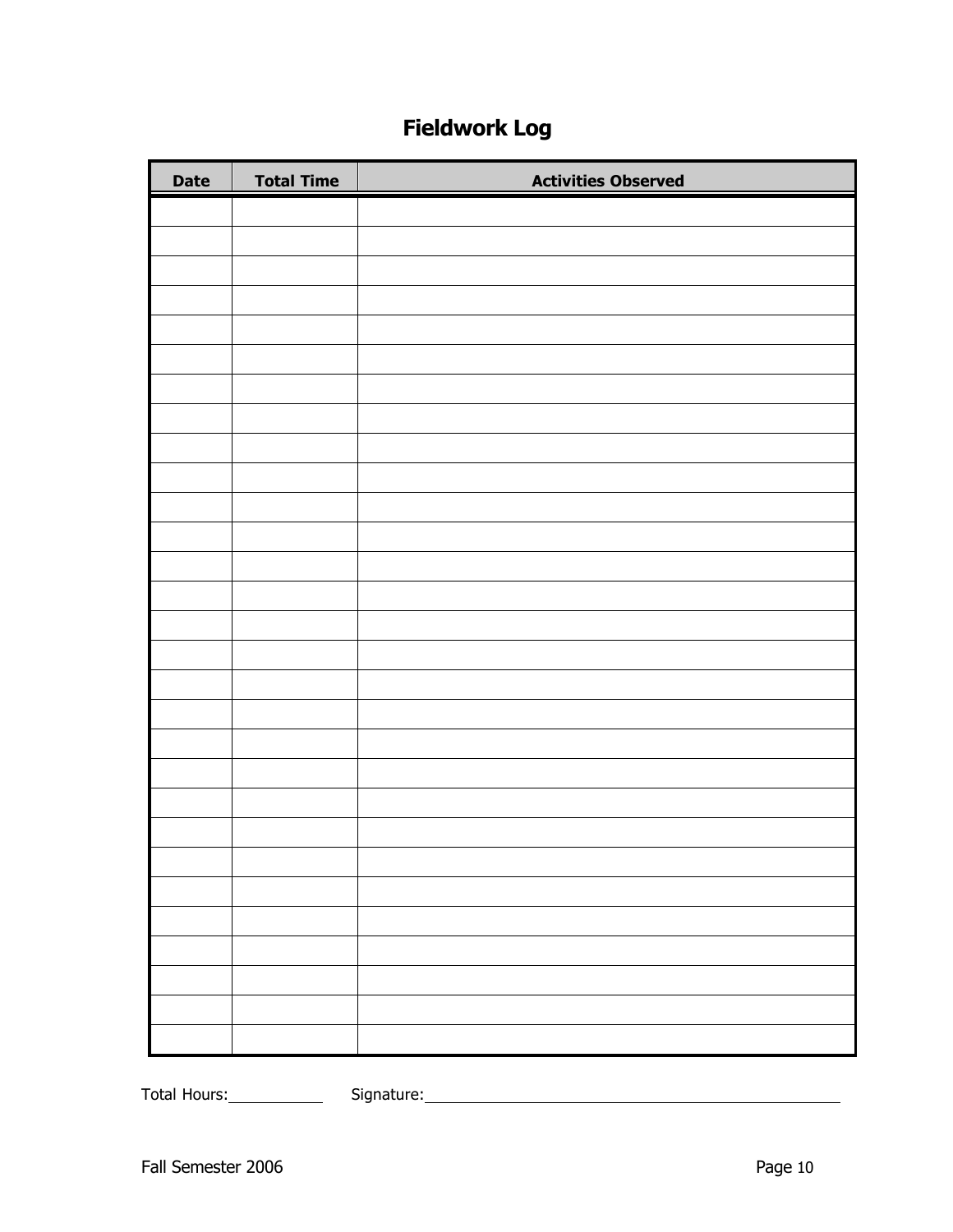### Focus of Observations

### **Group #1 Focus**

- A. **Room Arrangement** (physical layout): Does the desk or table arrangement support or detract from the delivery of instruction? Can all students see the board? Can the teacher move easily about the room?
- B. **Classroom rules and procedures**: Are rules posted? Who generated the rules? Do you see evidence that they are enforced? Consistently? Do students seem to know what is expected of them?
- C. **Classroom Diversity** Do you see evidence of diversity; in ability, ethnicity, linguistic background, special needs or socioeconomic status? Do you notice the teacher responding to all students equally? How do students respond/relate to this diversity?
- D. **Students:** Do students appear ready to learn? Do you sense positive interactions with other learners both in the classroom or outside?
- E. **School/class Climate:** Were you able to observe students on the school playground or outside of class? Do you feel this school/classroom is a friendly and learning atmosphere? How do adults outside of class respond to students?

#### **Group #2 Focus**

- F. **Classroom Management:** Was the teacher able to get compliance from the students in the area of behavior? What techniques did you observe used to control the behavior of students? Did you see evidence that the students understand the expectations? Was the teacher consistent in discipline used?
- G. **Communication:** Observe the clarity of instructions. Do students seem to understand what they are to do? Does the teacher use several forms of communication i.e., visual, oral etc?
- H. **Variety of Instruction:** Does the teacher use a variety of teaching techniqueslecture, small groups and/or hands-on activities?

## **Group #3 Focus**

- I. **Planning for instruction:** Did you see any evidence of a lesson plan? Were the materials organized and ready for use at the proper time?
- J. **Flexibility:** Did you notice evidence of flexibility in teacher behavior? Were there "teachable moments" that the teacher used to make a point? Did the teacher make use of or build upon student responses to make an instructional point?
- K. **Evaluation techniques:** How does the teacher know if the objectives of the lesson are being met? What documentation is maintained? Did you see evidence that instruction is revised or individualized based upon the evaluations used?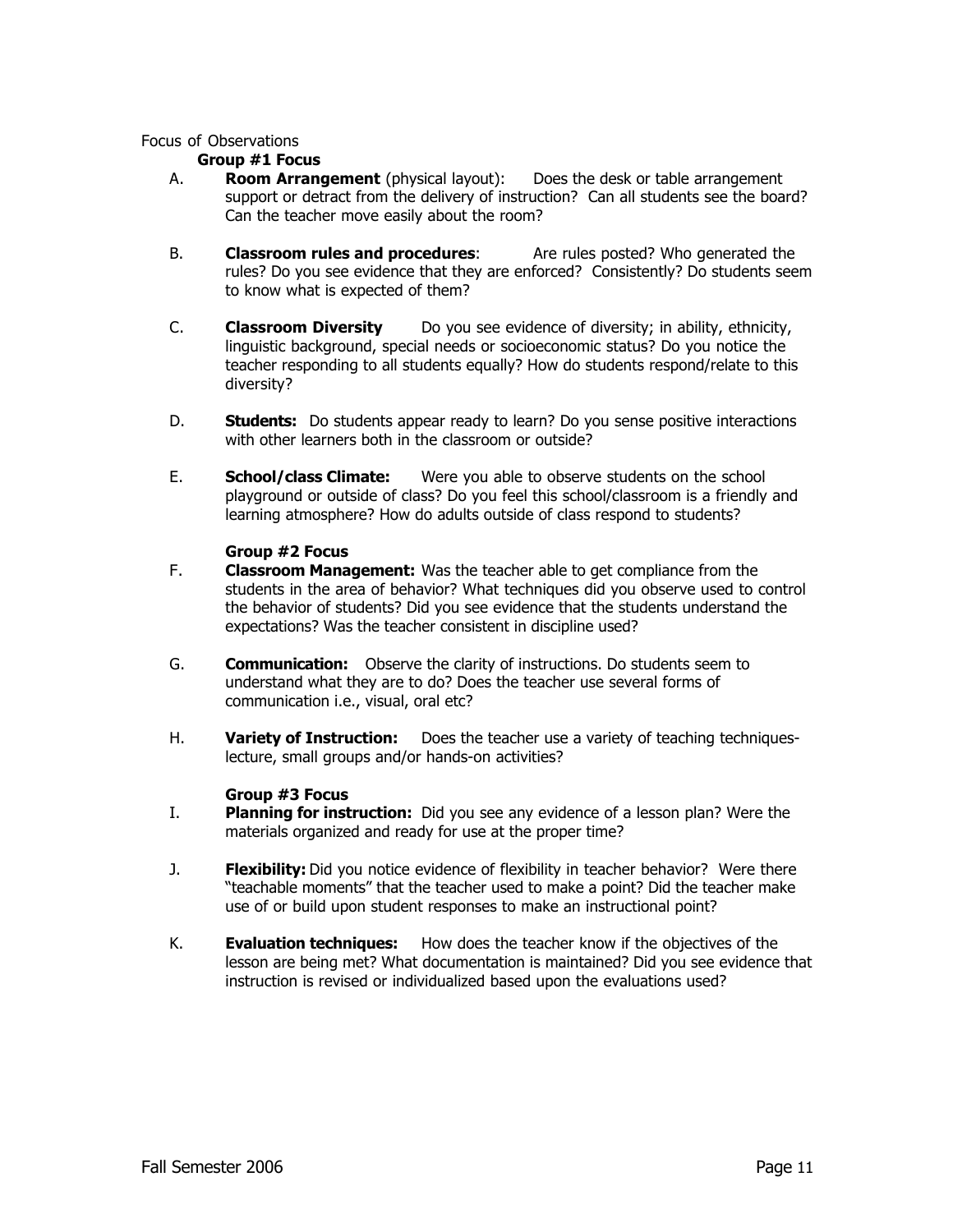## EDUCATION 350 Foundations of Teaching as a Profession **Teacher Interview**

In this assignment you will interview a teacher and **write a 3 to 4 page summary** of what you learned. Your purpose is to render a sketch of the teacher as a person with a distinct philosophy and who uses specific classroom behaviors shaped by their experience. I suggest you select someone who has been teaching for at least five years at a public elementary, middle or high school.

#### **Suggested questions**:

"Why did you choose to enter teaching as a career? How attractive was this profession at the time you entered? Did you consider other career paths? Do you have any regrets for selecting this career?"

"Describe your professional education training? How helpful was it in preparing how to teach? How long did it take for you to be comfortable with your teaching?"

"How would you define "teaching?" Do you have a particular educational philosophy that describes your main teaching style?"

"Have you made any career moves since you started teaching-i.e., different grades, schools, school districts, etc.?"

"What have been the major joys you have experienced---frustrations? What changes in your school or in the profession would be necessary for you to experience more joys and fewer frustrations?"

"How do you learn about the individual differences in the lives and experiences of your students? Have you experienced any "cultural shock" in working with students whose background is different from your own? What accommodations (if any) have you made to work more effectively with different types of students?"

"Do you have some favorite memories from classroom experiences? Do you tend to remember specific students?"

What changes have you noticed in the profession since you started? How do you feel about these changes?

"Is there anything else that I should have asked to help prepare me for a career in teaching?"

#### **Analysis:**

After collecting your information, think about what you have learned about this teacher and teaching in general. Focus on a few themes that best characterize what you have heard. Don't try to be all-inclusive in your written analysis. Consider what this information means to you as you prepare myself to work with students-especially those that come from a background different from yourself. Please protect the teacher's confidentiality by using a pseudonym and masking other details.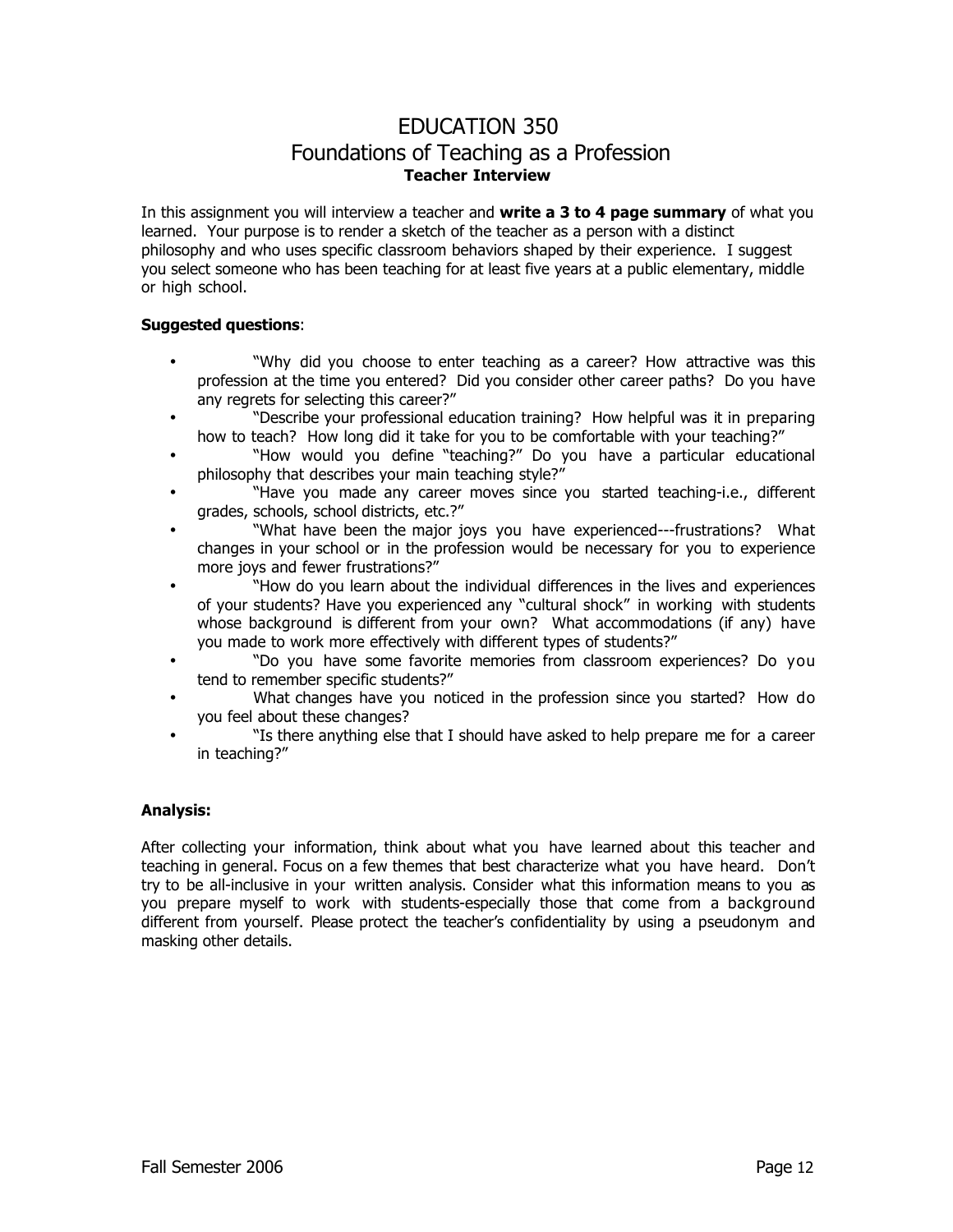# **Scoring Guide for Reading Logs and Other Writing Assignments (Teacher Interview)**

Writing logs for journals are scored on a 1 to 3 scale with "3" being the highest mark. Other writing assignments are generally marked on a ten-point scale as follows:

## **Excellent (3) 9/10 for other writing assignments**

- $\triangleright$  Follows requested format (including: title, source, and date of publication, short summary, and personal reflections for reading logs.
- $\triangleright$  Provides concrete details of the article/interview.
- $\triangleright$  Insightful commentary using personal viewpoints.
- $\triangleright$  Presents clear and logical organization of thoughts.
- $\triangleright$  Have very few, if any, mechanical errors.
- $\triangleright$  Holds interest-is interesting to read.
- $\triangleright$  Uses a sophisticated vocabulary.

## **Very Strong (2) 7/8 for other assignments**

- $\triangleright$  Follows requested format (including: title, source, date of publication,
- $\triangleright$  Short summary, and personal reflections for reading logs)
- $\triangleright$  Provides concrete details of article/interview.
- $\triangleright$  Includes personal viewpoints
- $\triangleright$  Good organization
- $\triangleright$  Has a few mechanical errors
- $\triangleright$  Holds interest-is interesting to read.
- $\triangleright$  Some sentence variety

## **Meets the Standard (1) 5/6 for other assignments**

- $\triangleright$  Follows some of the requested format including: title, source, and date of publication, short summary, and personal reflections.
- $\triangleright$  Provides a few concrete details
- $\triangleright$  Adequate summary of the article.
- $\triangleright$  Organization hard to follow
- $\triangleright$  Many mechanical errors
- $\triangleright$  Hard to Read
- $\triangleright$  Little sentence variety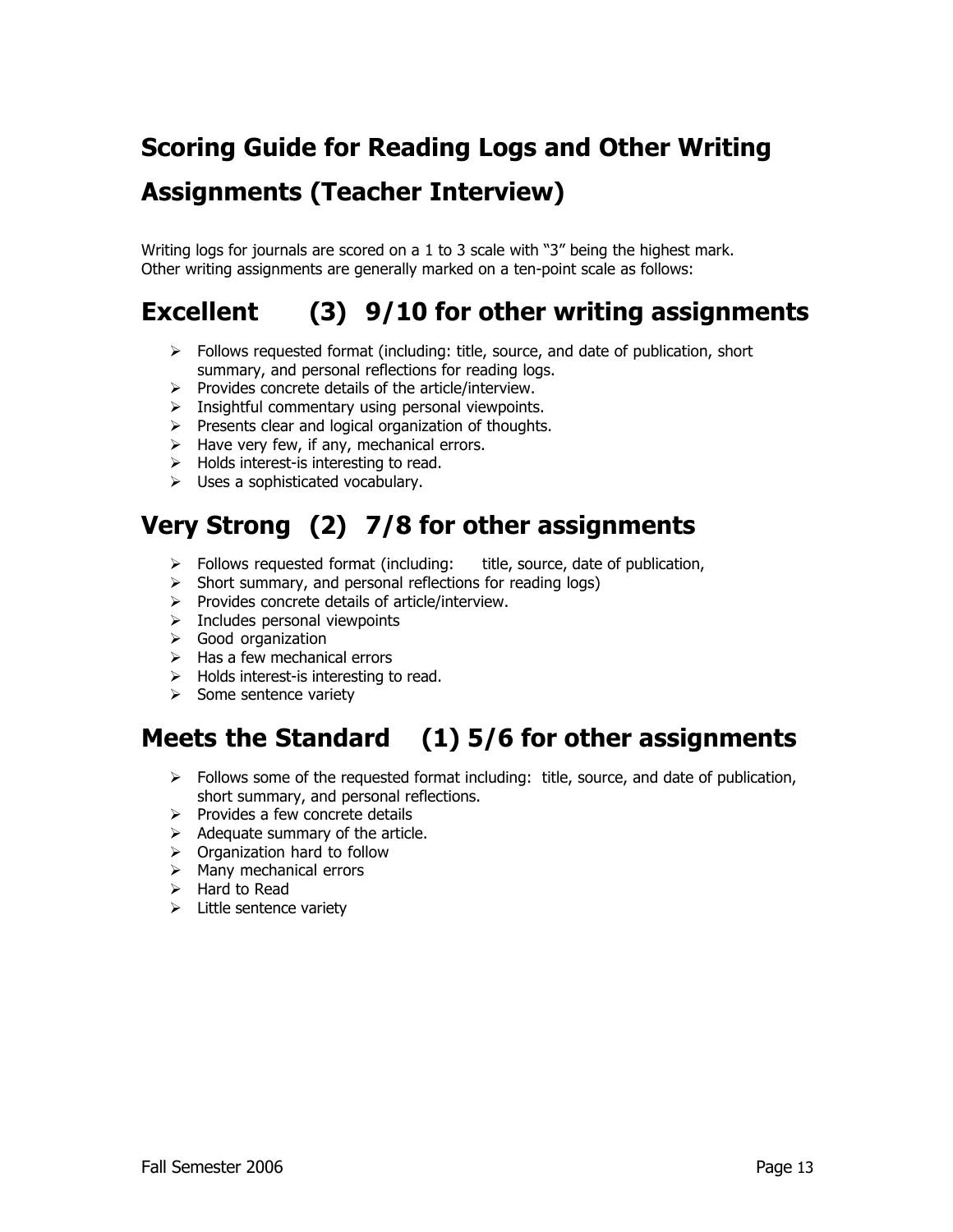### **Personal Philosophy of Teaching, Learning and Schooling**

The purpose of this assignment is to articulate your emerging beliefs about teaching, learning and schooling. The paper should be 3 to 4 pages (double-spaced). A rough draft is due for peer review at the last class before it is due.

Rather than simply responding to a series of questions, you should organize your thoughts in a fashion that makes sense to you. Identify some themes or an approach to teaching that expresses your beliefs as they have evolved this semester. Work to articulate these beliefs so that your reader will be able to form a picture of the teacher you hope to become. You might think of your audience as the hiring committee of a school district. You want your audience to connect your name and face with a distinct set of beliefs. You need to compose your own approach to this assignment. Listed below is a set of questions that you might wish to address but you need to compose your own approach to this assignment.

Please notice that the assignment contains three interrelated concepts: teaching, learning and schooling.

**First,** what is teaching? (What are the purposes of teaching? Is the teacher the source of knowledge? Is teaching a one-way or two-way venture? How will you decide what to teach? Do you consider yourself a teacher of students or of content, or both? Is teaching better described as a set of skills and knowledge, or as a set of values and attitudes? What it about teaching that you most look forward to, and cause you most concern?)

**Second**, what is learning? (What is knowledge" If you teach and students don't learn-whose problem is that? When will you know that students have learned something? Are student's empty vessels into which you will pour knowledge? What does learning mean for students of different abilities, ethnicities or gender? Do all student need to learn the same thing?) **Finally**, what is schooling? (What are schools for? What responsibilities do you have as an employee of the public, and what might be your approach when you disagree with public policy? How about when you disagree with parents?)

## **Criteria for evaluation:**

Exemplary papers are characterized by:

- Organization of presentation of ideas
- Comprehensiveness (addresses teaching, learning and schooling) Appropriate examples of beliefs
- Integration of coursework readings, discussions and/or observations Written expression ( grammar, syntax, spelling, etc)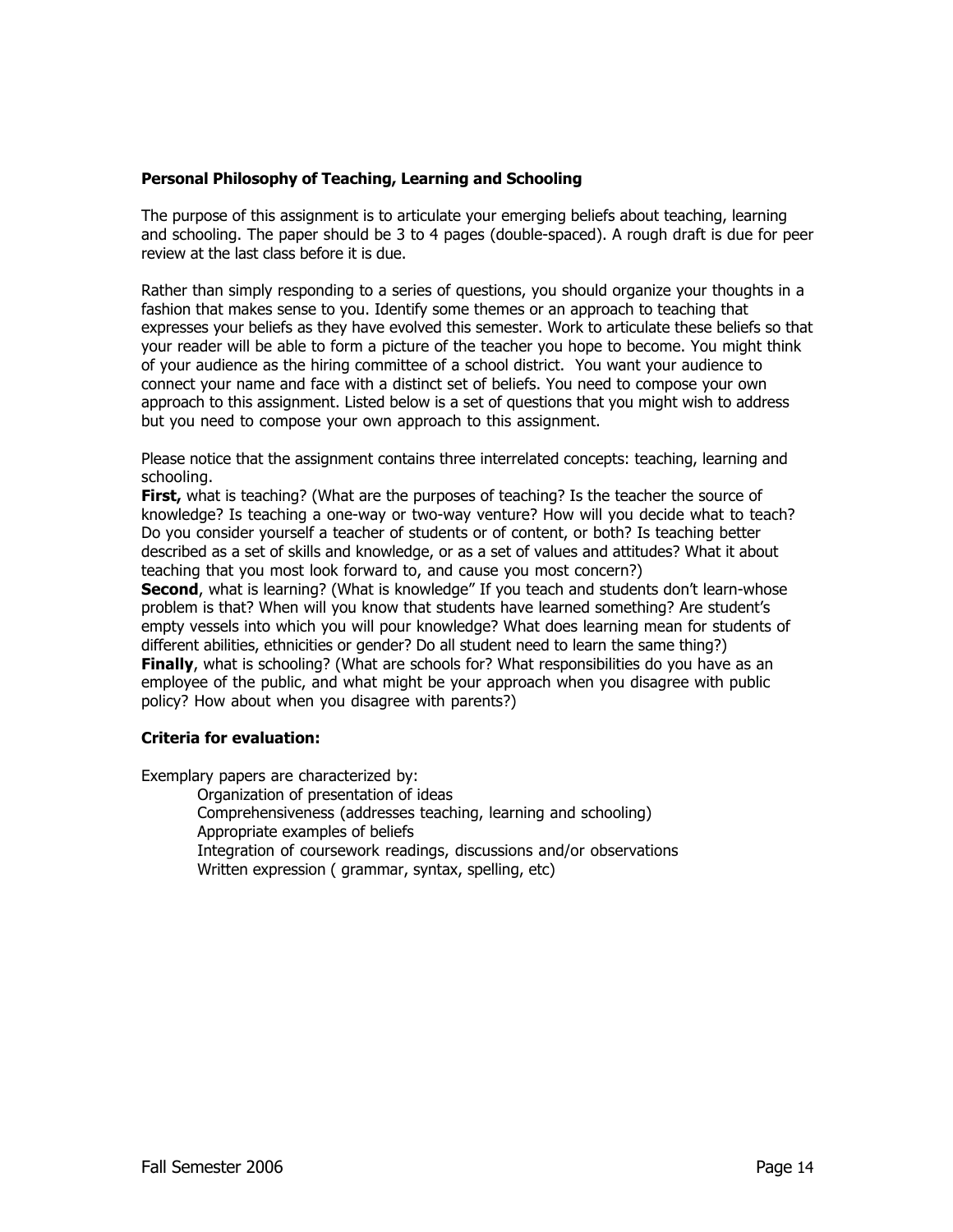## Group Presentation on a Contemporary Issue

Each member of the class will join with others to become familiar with a contemporary issue in education that is somewhat controversial. The topic selected must have multiple perspectives (pros and cons). Cover the major points/arguments and develop an introduction and concluding statements. You will have approximately one-half hour to present the debate.

Each group will create a two page typed abstract and a selected reading list (at least 12 references in bibliographic form) to distribute to each class member for future reference The names of each member of the group should be included in the handout.

You may select one of the following topics or propose a different one for instructor approval.

Topics:

- a. Are charter schools revitalizing education in America?
- b. Do concerns about safety in school warrant a "zero tolerance" policy?
- c. Have public schools adequately accommodated concerns about religion?
- d. Is full inclusion of special education good for schools?
- e. Is the federal NCLB act working in improving education in America?
- f. Has the passage of Proposition 227 in California helped bilingual students?
- g. Should our high school history classes present the "raw" facts of American history?
- h. Will school vouchers improve education in the United States?
- i. Has the STAR accountability program been successful in improving education in California?
- j. Does "character education" build moral values in public school students?
- k. How would you cut 10% from a school district budget?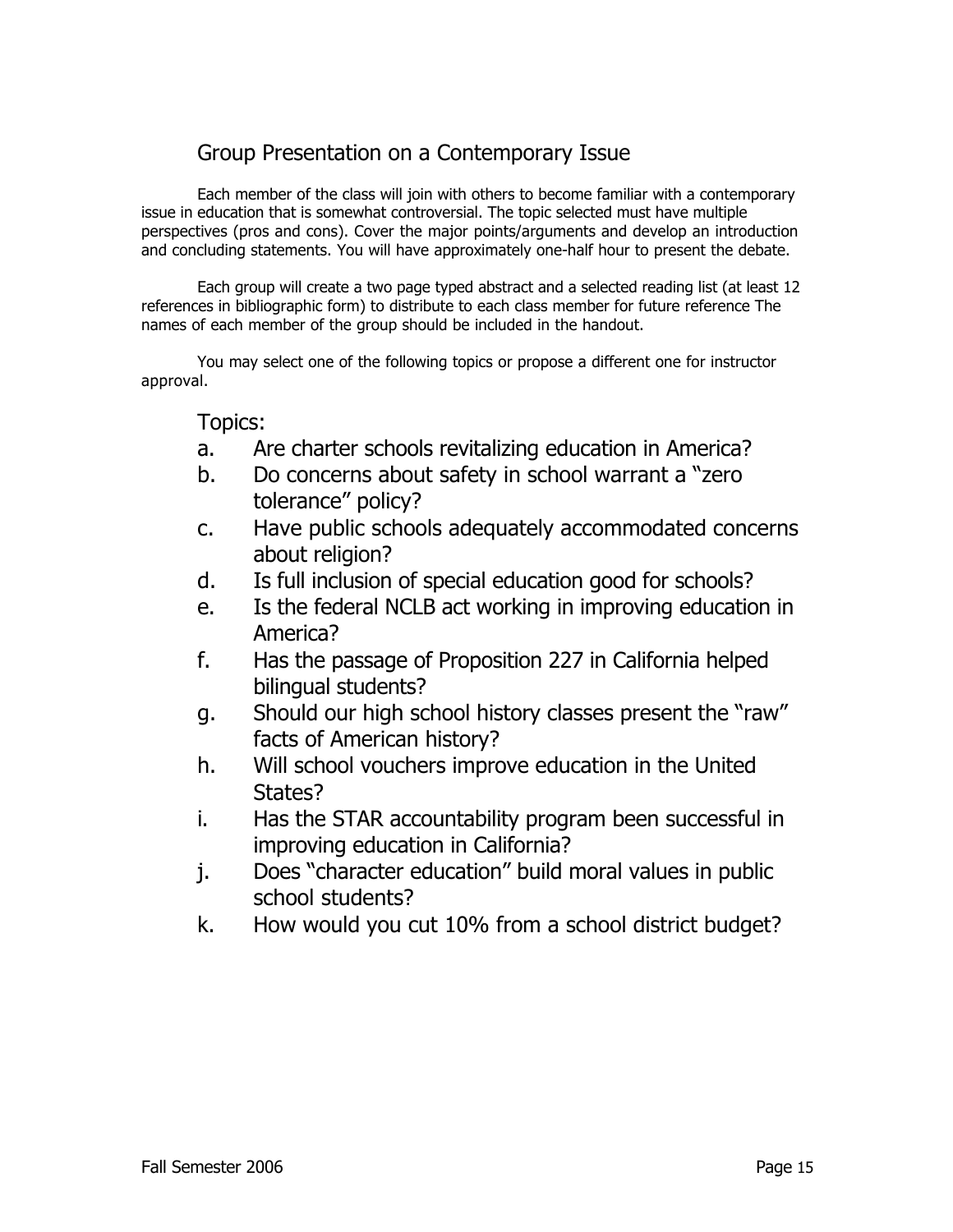## LAW AND DIVERSITY ASSIGNMENT

You will apply your understanding of the legal context of inclusive education and laws that influence teaching responsibilities.

Study the following chapters and web sites:

Thousand, J.S. (assigned in class) Laws related to special education that affect teachers.

Villa, R. A. & Thousand, J. S. (l995). Creating an inclusive school. Alexandria, VA: Association for Supervision and Curriculum Development. Read all of Chapter 2.

U.S. Disability Law. Internet address: www.law.cornell.edu/topics/disability.html

Includes information about laws affecting people with disabilities.

OSERS IDEA Home Page. Internet address:

www.ed.gov/offices/OSERS/IDEA

Explanation of federal legislation known as IDEA, which ensures a free appropriate education in the least restrictive environment for children with disabilities. The latest l997 federal reauthorization of the law is explained in detail.

## **Reflection and Applications:**

Apply your understanding of the legal context of inclusive education and laws that influence your teaching responsibilities by:

1. Make some notes in writing to assist you in the class discussion. Identify five laws or court decisions that influence you as a professional educator. At least one of these five must relate to special education law.

> Identify the law / court decision and give a rationale for each selection. Why is it important to you? How might they affect your teaching?

2. Be prepared to share your selections and rationale for selection of the laws and decisions.

## **Laws Related to Special Education that Affect Teachers**

By Jacqueline Thousand

Chapter 2 of Villa and Thousand (l995), Contemplating Inclusive Education from a Historical Perspective, charts over 200 years of history which has brought us as a country to embrace inclusive educational opportunities for all children. What follows is a summary of key court cases and legislation which have shaped special education and the teacher's role in supporting students with varying learning and language differences. For more detail see these two web sites: www.law.cornell.edu/topics/disability.html and www.ed.gov/offices/OSERS/IDEA.

## **Legislation Related to Special Education**

The development of special education services in this country has been greatly influenced by the civil rights movement of the l960s. Out of the movement came legislation designed to prevent discrimination. For instance Section 504 of the Vocational Rehabilitation Act of l973 is a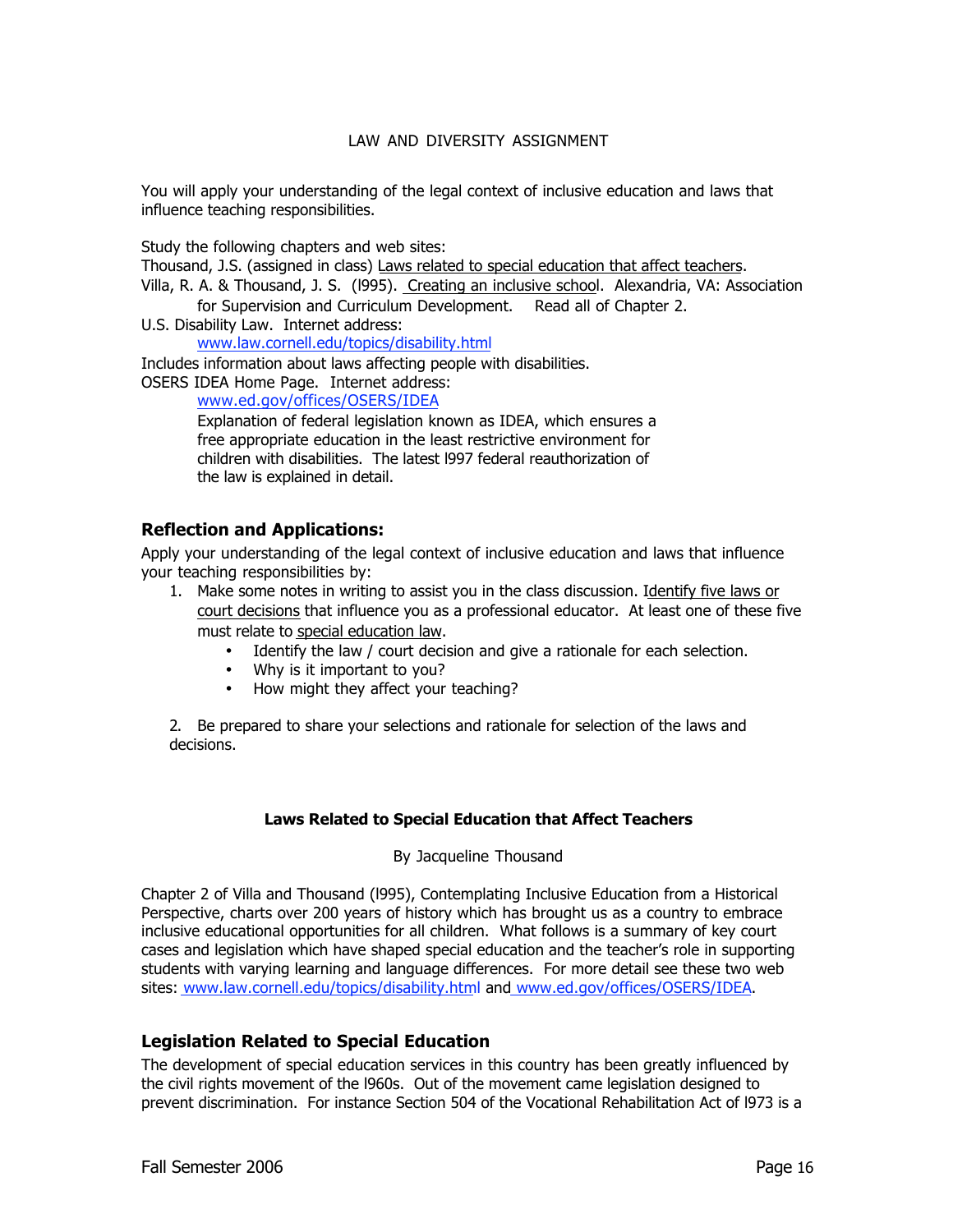civil rights law that prevents discrimination against all persons with disabilities in programs the receive federal funds. Since all public schools receive federal funds in some form, Section 504 ensures equal opportunity for students' participation in the full range of school activities. Also, through Section 504, some students who are not eligible for special education services may receive accommodations to assist them to be successful in school. For example, students with health problems such as asthma or extreme allergies as well as other challenges that do not make them eligible for special education my receive assistance through Section 504.

The Americans with Disabilities Act (ADA), signed into law by President Bush in l990 extends the Vocation Rehabilitation Act of l973 by protecting all individuals with disabilities from discrimination and requires employers to make reasonable accommodations for employees with disabilities. ADA does not deal directly with education; however, it does clarify the civil rights of all people with disabilities and ensures that buildings, transportation, and other public places (including schools) are accessible to people with disabilities. Your school must be accessible to wheelchairs, for instance. If it is not, it must undergo renovations to install ramps, elevators, or wide entryways.

In l975 the U.S. federal government finally made a legal commitment to the education of students with disabilities. In that year Congress passed Public Law 94-142, the Education for the Handicapped Act (EHA) which set federal guidelines for special education services. It translated early court decisions into civil rights principles for students with disabilities and mandated the six concepts that have guided special education practice ever since. Those six principles are:

- 1. **Free Appropriate Public Education**. Students with disabilities are entitled to attend public schools and to receive the educational services they need. This education is provided at no cost to parents.
- 2. **Least Restrictive Environment**. Students with disabilities must be educated in the least restrictive environment in which they can succeed with support. For most students, this environment is the general education classroom.
- 3. **Individualized Education Program**. Services for students with disabilities must be individually tailored. This is accomplished by annually developing or revising an Individualized Education Program (IEP). Every IEP includes a statement of the student's current performance levels, a set of goals and accompanying short-term benchmarks or objectives for achieving the goals. The IEP clearly specifies who is responsible for delivering various aspects of the student's program, how progress will be evaluated, and where and how long services will be provided.
- 4. **Nondiscriminatory Evaluation.** Students are to be assessed using instruments that do not discriminate on the basis of race, culture, or disability. In considering eligibility for special education, students must be assessed by a multidisciplinary team in their native language using tests that directly relate to the area(s) of concern for which the child was referred.
- 5. **Due Process**. Due process procedures protect students with disabilities and their parents in all special education affairs. Specifically, if a disagreement occurs between the family and school personnel regarding a student's eligibility for special education, no changes can be made in the student's services until an impartial hearing and, if necessary, the appropriate court resolves the issue. School personnel also are protected if they disagree with parents' requests for services; they also may use due process procedures to resolve the dispute.
- 6. **Zero Reject and Child Find**. No student may be excluded from public education because of a disability. Each state also must take action to locate children who may be entitled to special education services.

Public laws must be periodically reauthorized. The l990 reauthorization of P.L. 94-142 described above changed the law to the Individuals with Disabilities Education Act (IDEA). The more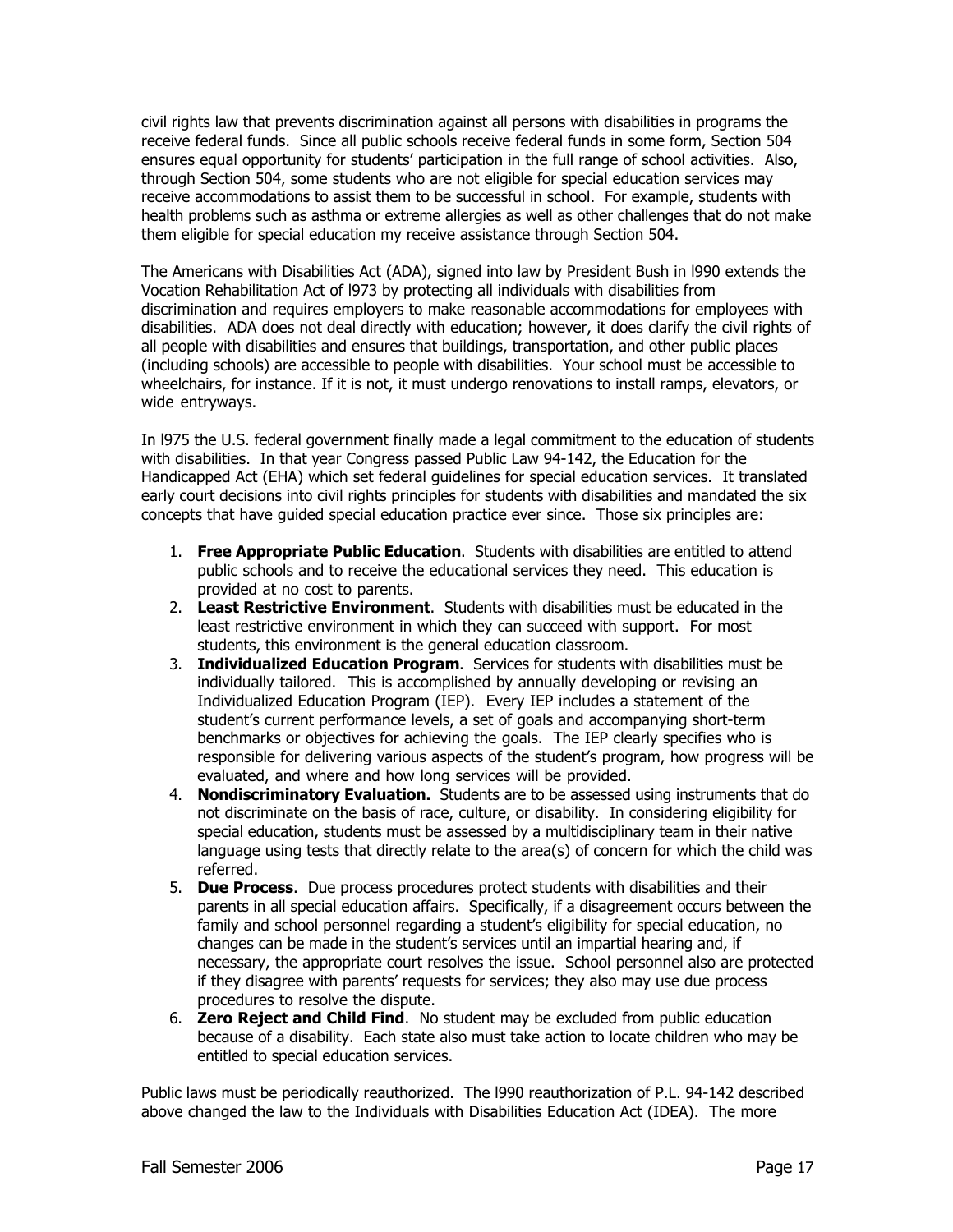suitable person-first language of "individual with disabilities" replace the unfavorable labeling language of "the handicapped" in the title of the legislation. This law added significantly to providing education to very young children with disabilities and preparing older student for transition to post-secondary life. Two new categories of disability – autism and traumatic brain injury – were added to the already existing categories of learning disabilities, speech or language impairments, mental retardation, emotional disturbance, hearing impairments, visual impairments, deaf-blindness, orthopedic impairments, multiple disabilities, and other health impairments. It also funded projects to promote the inclusion of students with severe disabilities in general education.

In l997, President Clinton signed into law the second reauthorization of P.L. 94-142 and accompanying amendments know as IDEA 97. Seven significant changes greatly affect schools, teachers, and educational and assessment practices**.**

- 1. **General Education** Teacher Involvement. At least one general educator must participate as a member of a student's IEP team. The IEP also must directly address the student's participation in general education and must justify placements that are not in general education.
- 2. **Evaluation and Eligibility**. IDEA 97 clarifies that when parents consent to have their child evaluated, they are not consenting to possible future special education placement. Students cannot be made eligible for special education because of past poor instruction or because of language differences. Previous requirements that a comprehensive reevaluation occurs every three years can be modified if the family desires; already existing information can be used rather than repeated administration of standardized tests.
- 3. **Assessment of All Students**. Historically students receiving special education services were not included in state, district, or school-wide assessment of student performance. IDEA 97 corrected this by requiring that by July, 2000, each state must assess the academic progress of students who have IEPs by including them in the standardized assessments other students task or by using an alternative assessment process. Students who need appropriate adaptations such as extended time or large print during assessment are entitled to these adaptations.
- 4. **Discipline**. If needed, the IEP must include strategies for addressing student behavior issues. A behavior pan must be developed, if a student is suspended or placed in an alternative interim placement. If a student with disabilities brings a weapon or drugs to school, the school now has the option to place the student in an alternative placement for up to 45 days; and that placement must provide continued special education services.
- 5. **Transition.** Beginning at age 14, IEPs must address the transition to post-secondary needs of students eligible for special education. These needs must be updated annually, with increasing detail each year as to the school and outside services (e.g., community vocational education) the student will access.
- 6. **Paraprofessionals**. Paraprofessionals, teaching assistants, aides, and like personnel must be trained for their jobs and appropriately supervised.
- 7. **Mediation**. As part of due process procedural rights, each state must make mediation available to parents as an early and informal strategy for resolving disputes over a student with disabilities' identification, placement or services. The State bears the cost of mediation. Parents do not have to mediate; and mediation may not delay a possible due process hearing.

## **Issues concerning students with disabilities are addressed by federal and state laws**.

How these laws are interpreted often is resolved through the courts. Since 1954, many hundreds of legal decisions have clarified the rights of students with disabilities and the role of educators in supporting these children's education. In many instances court decisions led to the